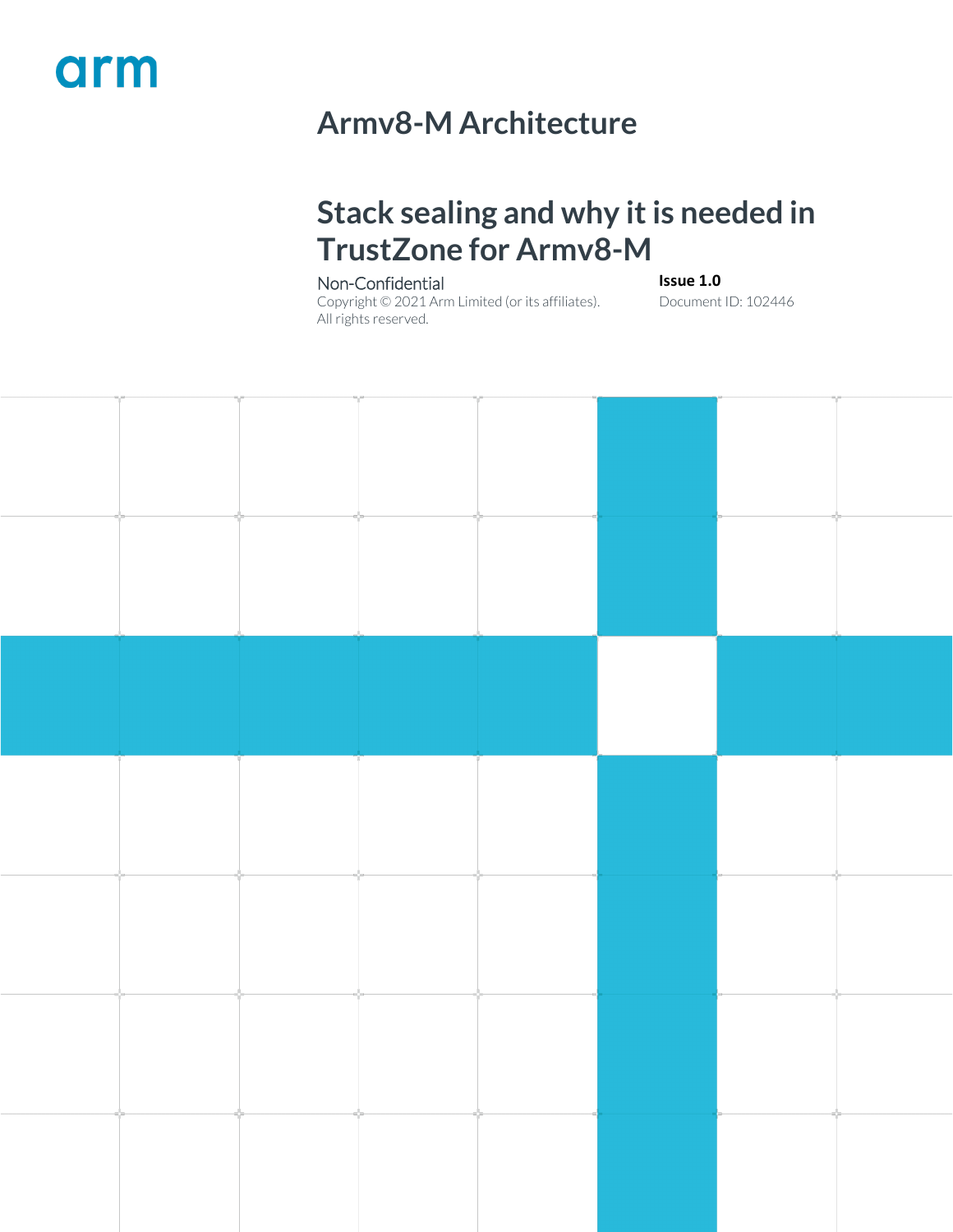#### Armv8-M Architecture

#### **Stack sealing and why it is needed in TrustZone for Armv8-M**

Copyright © 2021 Arm Limited (or its affiliates). All rights reserved.

#### Release information

#### Document history

| l Issue      | Date                        | Confidentiality  | Change        |
|--------------|-----------------------------|------------------|---------------|
| 111<br>- 1.U | 28 <sup>th</sup> April 2021 | Non-Confidential | First release |

### Non-Confidential Proprietary Notice

This document is protected by copyright and other related rights and the practice or implementation of the information contained in this document may be protected by one or more patents or pending patent applications. No part of this document may be reproduced in any form by any means without the express prior written permission of Arm. No license, express or implied, by estoppel or otherwise to any intellectual property rights is granted by this document unless specifically stated

Your access to the information in this document is conditional upon your acceptance that you will not use or permit others to use the information for the purposes of determining whether implementations infringe any third party patents.

THIS DOCUMENT IS PROVIDED "AS IS". ARM PROVIDES NO REPRESENTATIONS AND NO WARRANTIES, EXPRESS, IMPLIED OR STATUTORY, INCLUDING, WITHOUT LIMITATION, THE IMPLIED WARRANTIES OF MERCHANTABILITY, SATISFACTORY QUALITY, NON-INFRINGEMENT OR FITNESS FOR A PARTICULAR PURPOSE WITH RESPECT TO THE DOCUMENT. For the avoidance of doubt, Arm makes no representation with respect to, and has undertaken no analysis to identify or understand the scope and content of, patents, copyrights, trade secrets, or other rights.

This document may include technical inaccuracies or typographical errors.

TO THE EXTENT NOT PROHIBITED BY LAW, IN NO EVENT WILL ARM BE LIABLE FOR ANY DAMAGES, INCLUDING WITHOUT LIMITATION ANY DIRECT, INDIRECT, SPECIAL, INCIDENTAL, PUNITIVE, OR CONSEQUENTIAL DAMAGES, HOWEVER CAUSED AND REGARDLESS OF THE THEORY OF LIABILITY, ARISING OUT OF ANY USE OF THIS DOCUMENT, EVEN IF ARM HAS BEEN ADVISED OF THE POSSIBILITY OF SUCH DAMAGES.

This document consists solely of commercial items. You shall be responsible for ensuring that any use, duplication or disclosure of this document complies fully with any relevant export laws and regulations to assure that this document or any portion thereof is not exported, directly or indirectly, in violation of such export laws. Use of the word "partner" in reference to Arm's customers is not intended to create or refer to any partnership relationship with any other company. Arm may make changes to this document at any time and without notice.

If any of the provisions contained in these terms conflict with any of the provisions of any click through or signed written agreement covering this document with Arm, then the click through or signed written agreement prevails over and supersedes the conflicting provisions of these terms. This document may be translated into other languages for convenience, and you agree that if there is any conflict between the English version of this document and any translation, the terms of the English version of the Agreement shall prevail.

The Arm corporate logo and words marked with  $\degree$  or  $\degree$  are registered trademarks or trademarks of Arm Limited (or its affiliates) in the US and/or elsewhere. All rights reserved. Other brands and names mentioned in this document may be the trademarks of their respective owners. Please follow Arm's trademark usage guidelines at **<http://www.arm.com/company/policies/trademarks>**.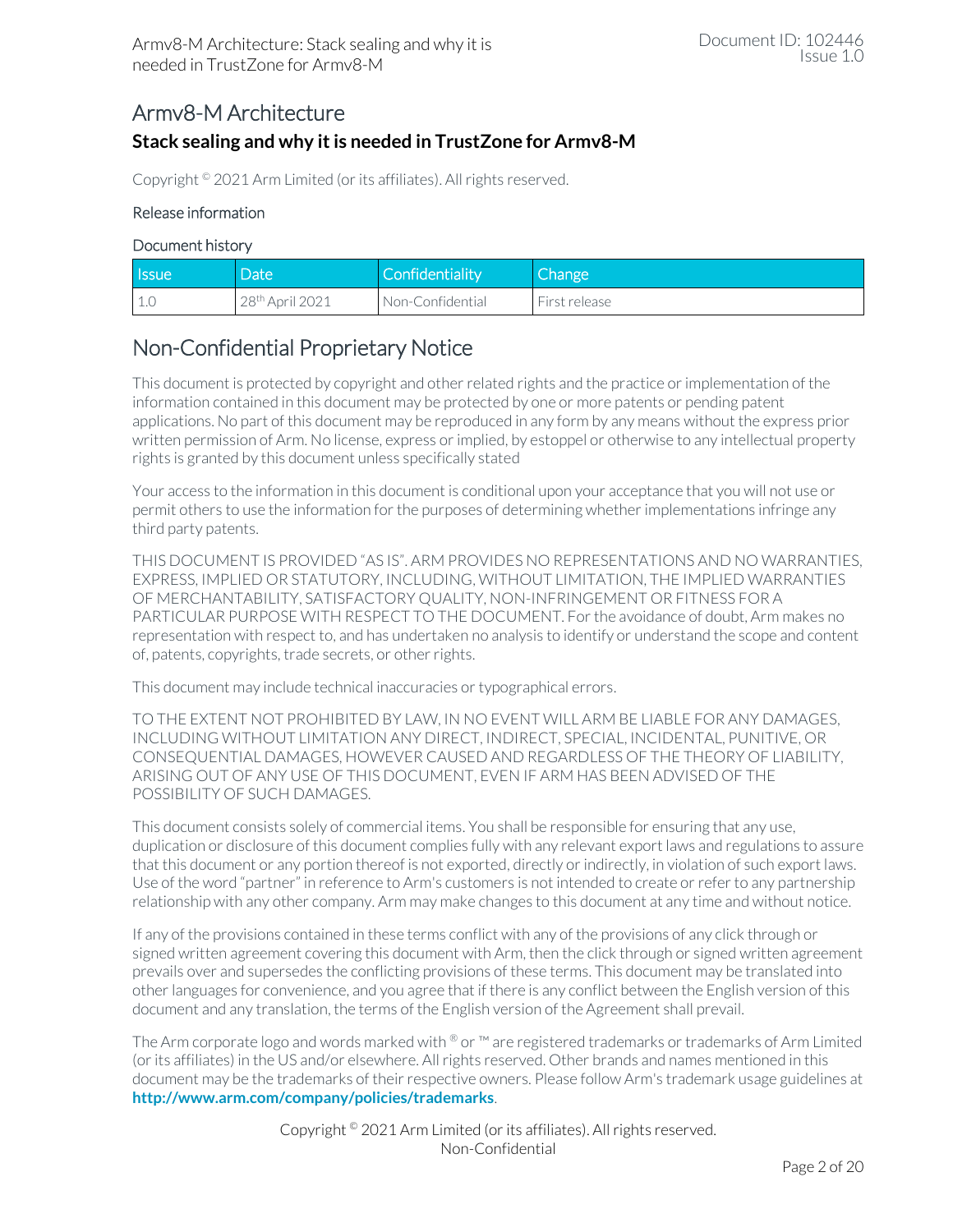Copyright © 2021 Arm Limited (or its affiliates). All rights reserved.

Arm Limited. Company 02557590 registered in England.

110 Fulbourn Road, Cambridge, England CB1 9NJ.

(LES-PRE-20349)

#### Confidentiality Status

This document is Non-Confidential. The right to use, copy and disclose this document may be subject to license restrictions in accordance with the terms of the agreement entered into by Arm and the party that Arm delivered this document to.

Unrestricted Access is an Arm internal classification.

#### Web Address

**[www.arm.com](https://www.arm.com/)**

#### Progressive terminology commitment

Arm values inclusive communities. Arm recognizes that we and ourindustry have used terms that can be offensive. Arm strives to lead the industry and create change.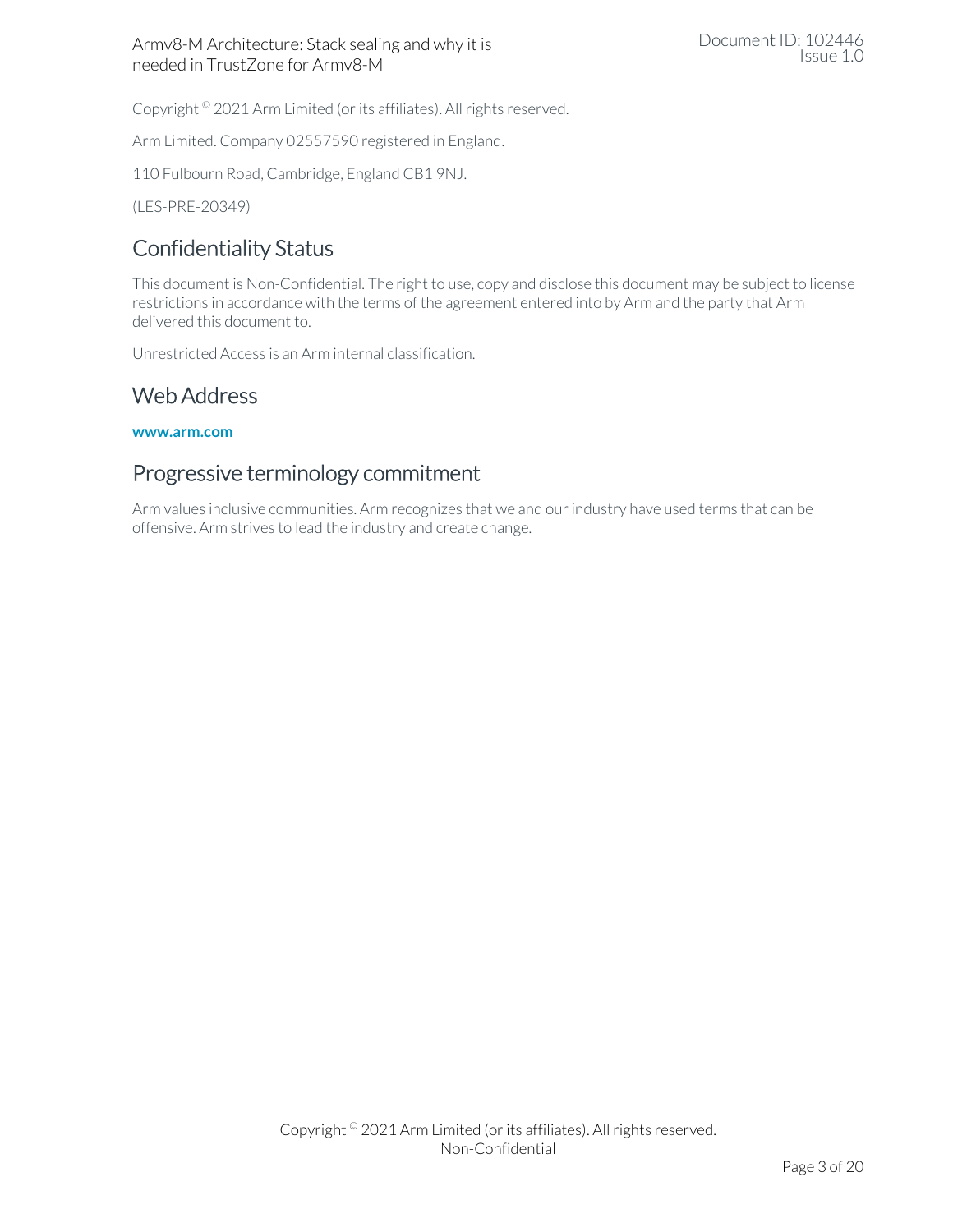## **Contents**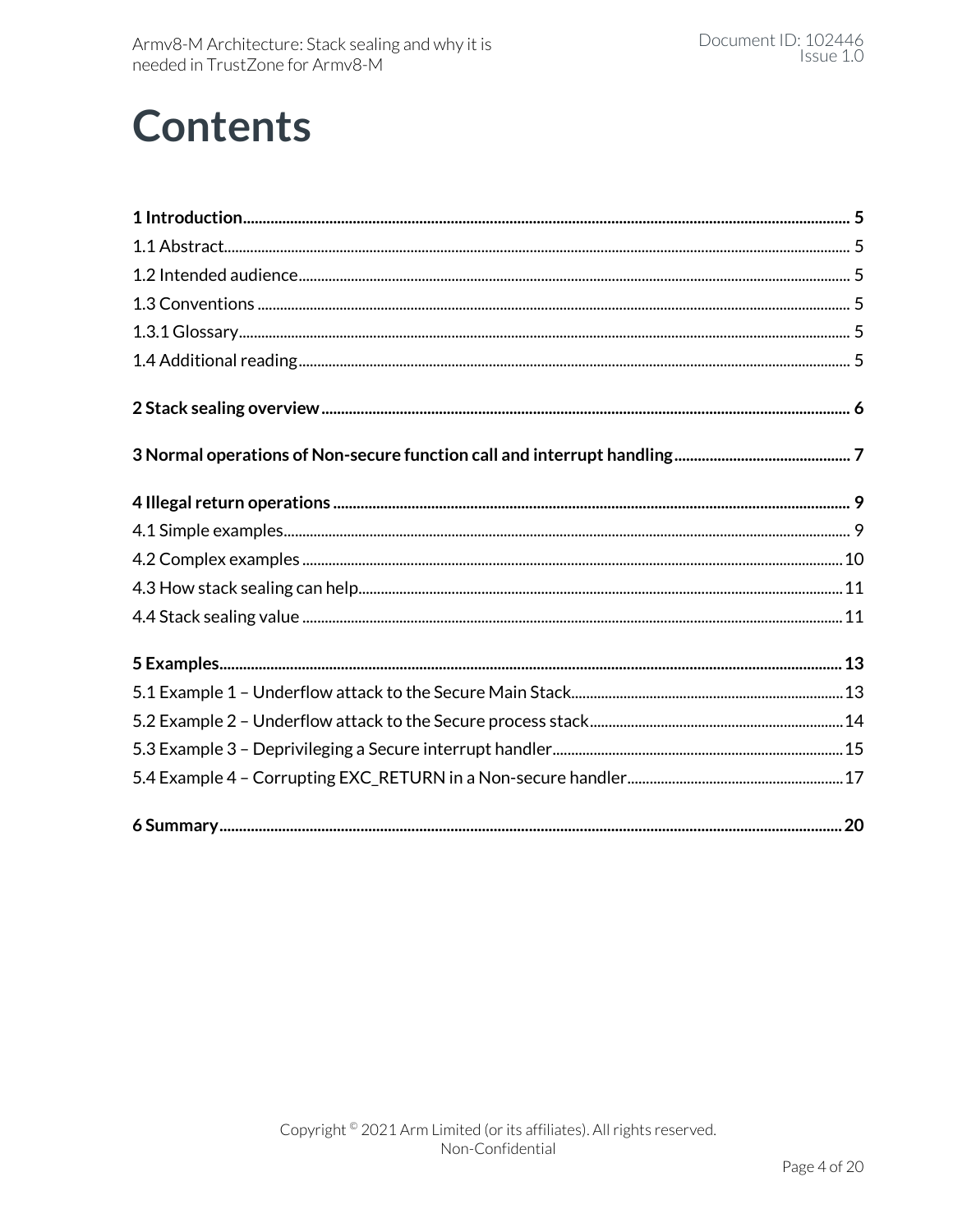## <span id="page-4-0"></span>**1 Introduction**

### <span id="page-4-1"></span>**1.1 Abstract**

This document explains what stack-sealing is - an operation that is applicable to Secure firmware running on Armv8-M processors with TrustZone Security Extension enabled. It also covers how it helps dealing with security threats from untrusted software.

### <span id="page-4-2"></span>**1.2 Intended audience**

<span id="page-4-3"></span>This document is written for software developers writing Secure software for Armv8-M processors.

### **1.3 Conventions**

<span id="page-4-4"></span>The following subsections describe conventions used in Arm documents.

### **1.3.1 Glossary**

The Arm Glossary is a list of terms used in Arm documentation, together with definitions for those terms. The Arm Glossary does not contain terms that are industry standard unless the Arm meaning differs from the generally accepted meaning.

<span id="page-4-5"></span>See the Arm Glossary for more information: **<https://developer.arm.com/glossary>**.

### **1.4 Additional reading**

This document contains information that is specific to this product. See the following documents for other relevant information:

#### **Table 1-1 Arm publications**

| Document name                                                 | Document ID    | Licensee only |
|---------------------------------------------------------------|----------------|---------------|
| Armv8-M Architecture Reference Manual                         | <b>DDI0553</b> | No            |
| Secure software guidelines for ARMv8-M                        | 100720         | . No          |
| Arm Security Advisory Notice: Armv8-M Secure Stack<br>Sealing | NА             | . No          |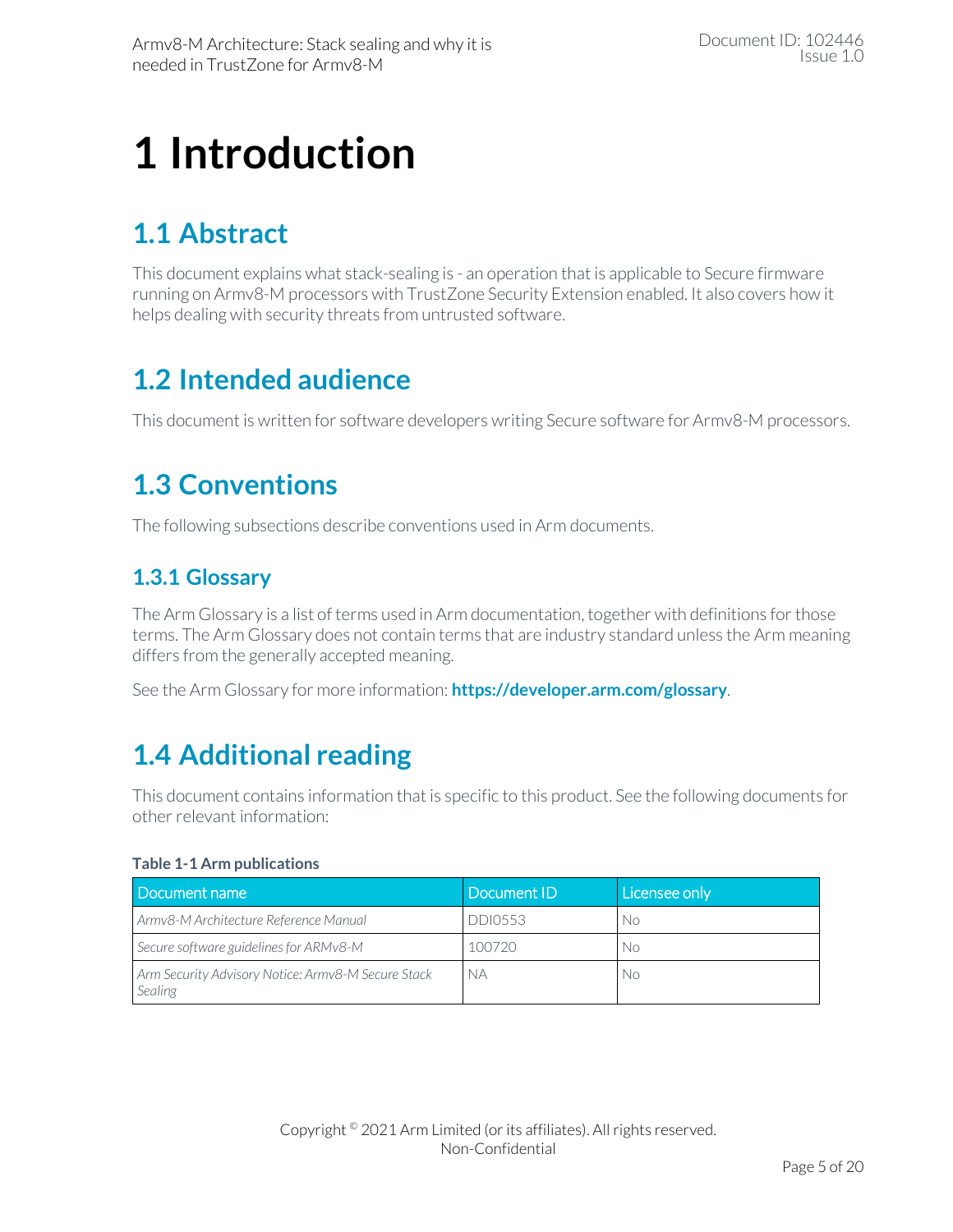## <span id="page-5-0"></span>**2 Stack sealing overview**

Stack sealing is a software method that ensures that a fault exception is always triggered if an underflow attack happens in a Secure stack. Stack sealing is applicable to Armv8.0-M and Armv8.1- M-based processor systems using the TrustZone Security Extension. Stack sealing is only needed for Secure software. There is no need to apply stack sealing in software that runs on the Non-secure side.

If an Armv8-M based system does not use TrustZone security technology, then stack sealing is not needed. Stack Sealing is also not required for Cortex-A processor systems.

Normally, TrustZone protects Secure stacks in the following ways:

- Non-secure software cannot access the Secure stack pointers and Secure stack limit registers.
- Non-secure software cannot access Secure stack memories, if the Secure stacks are correctly placed in Secure memories.
- Non-secure software cannot trigger an execution of Secure stack push/pop instructions.

However, there are two cases where a Non-secure software operation can trigger Secure stack operations:

- When a Non-secure interrupt handler is completed and returns to the Secure world (that is, exception return)
- When a Non-secure API that is called by Secure software is completed and returns to the Secure world, that is, a function return.

When a stack has not been automatically protected by a hardware-generated stack frame, for example an exception stack frame, or a function return stack frame, a malicious Non-secure software agent can use an invalid exception return, or an invalid function return, to trigger a stack underflow attack. This might occur, for example, when a stack is empty. The stack sealing operation ensures that this type of attack is detected.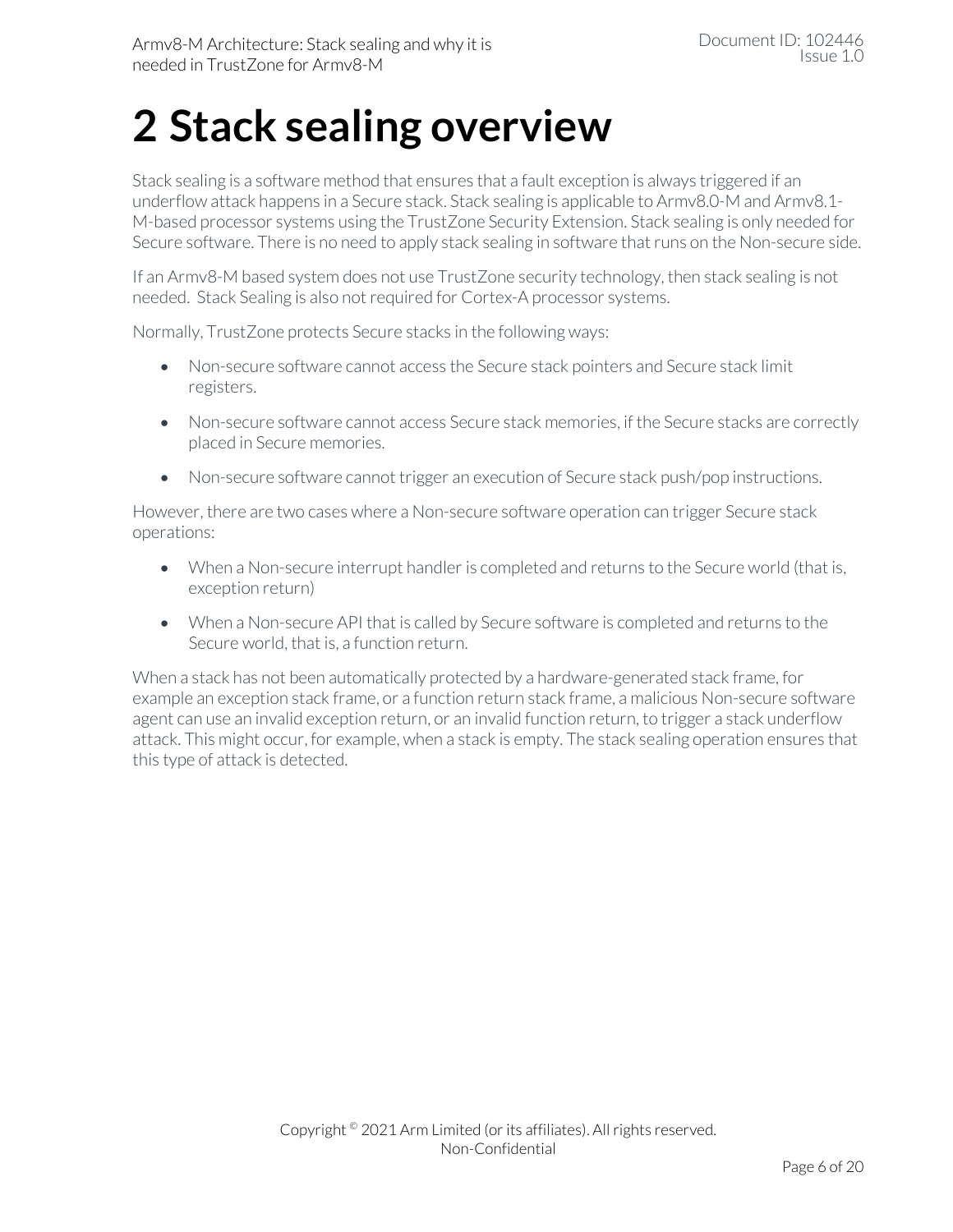## <span id="page-6-0"></span>**3 Normal operations of Non-secure function call and interrupt handling**

Before we describe the detail of stack sealing operation, let's look at an overview of the stack operations that are involved during security state transitions:

- In normal Non-secure function calls, and
- In normal Non-secure interrupt handling during Secure code execution

When an Armv8-M processor executes Secure software, and if the Secure software calls a Nonsecure function using the BLXNS instruction, then two words of data are pushed to the currently selected Secure stack. The data that is pushed to the stack includes:

- The return address
- The Interrupt Program Status Register (IPSR), which is part of the Program Status Register (PSR).

Before starting the execution of the Non-secure function which is called, the processor will also change the Link Register(LR) to a Function Return value (FNC\_RETURN), which has a value of 0xFEFFFFFF or 0xFEFFFFFE. This operation masks the real Secure program address that called the Non-secure API. If the processor is in Handler mode, the value of the IPSR is switched to a value of 1 for masking Secure interrupt information. [3.1](#page-6-1) shows the stack operations involved when Secure software calls a Non-secure function.



#### <span id="page-6-1"></span>**Figure 3.1: Stack operations when Secure software calls a Non-secure function**

When the Non-secure function is completed, the FNC\_RETURN value that was previously placed into LR by the processor hardware is loaded into PC using a normal function return instruction, for example, BX LR. This triggers the function return operation, which reads the function return stack from the currently selected Secure stack. The function return operation:

- Carries out an integrity check of the IPSR. This ensures that the processor mode is consistence with the stacked partial PSR.
- Restores the return address to the Program Counter and the partial PSR into IPSR.

The Secure software can then continue operations.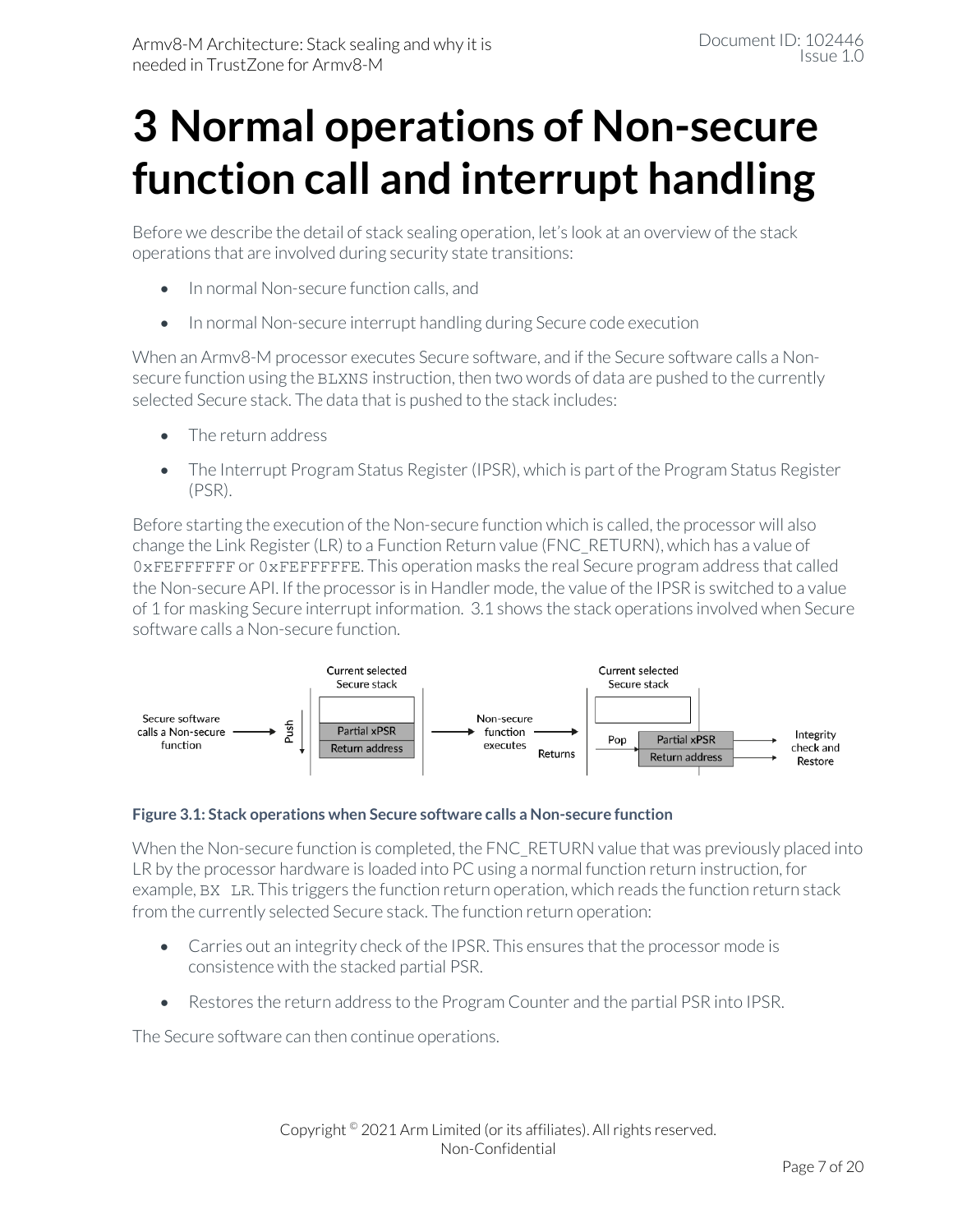Similarly, when a Non-secure interrupt occurred during Secure software execution, the contents of the register bank are pushed to the currently selected Secure stack as an exception stack frame. The last word of this stack frame has an integrity signature, 0xFEFA125A/0xFEFA125B, which will be used for integrity check later. [Figure 3.2](#page-7-0) shows the stack operations involved when a Non-secure exception is trigger during the execution of Secure software.



#### <span id="page-7-0"></span>**Figure 3.2: Stack operations when a Non-secure interrupt occurred during the execution of Secure software**

Before switching from Secure state to Non-secure state to execute the Non-secure interrupt handler, the processor erases the contents of the register bank to prevent Secure information leakage. In addition, the Link Register (LR) is switched to an Exception Return (EXC\_RETURN) value, which is 0xFFFFFFxx.

At the end of the interrupt service routine, the EXC\_RETURN value is loaded into the Program Counter using a normal return instruction. This load operation triggers an exception return operation, which. includes an integrity check of the integrity signature in the stack frame, and then restoring the contents of the registers so that the interrupted Secure program can resume.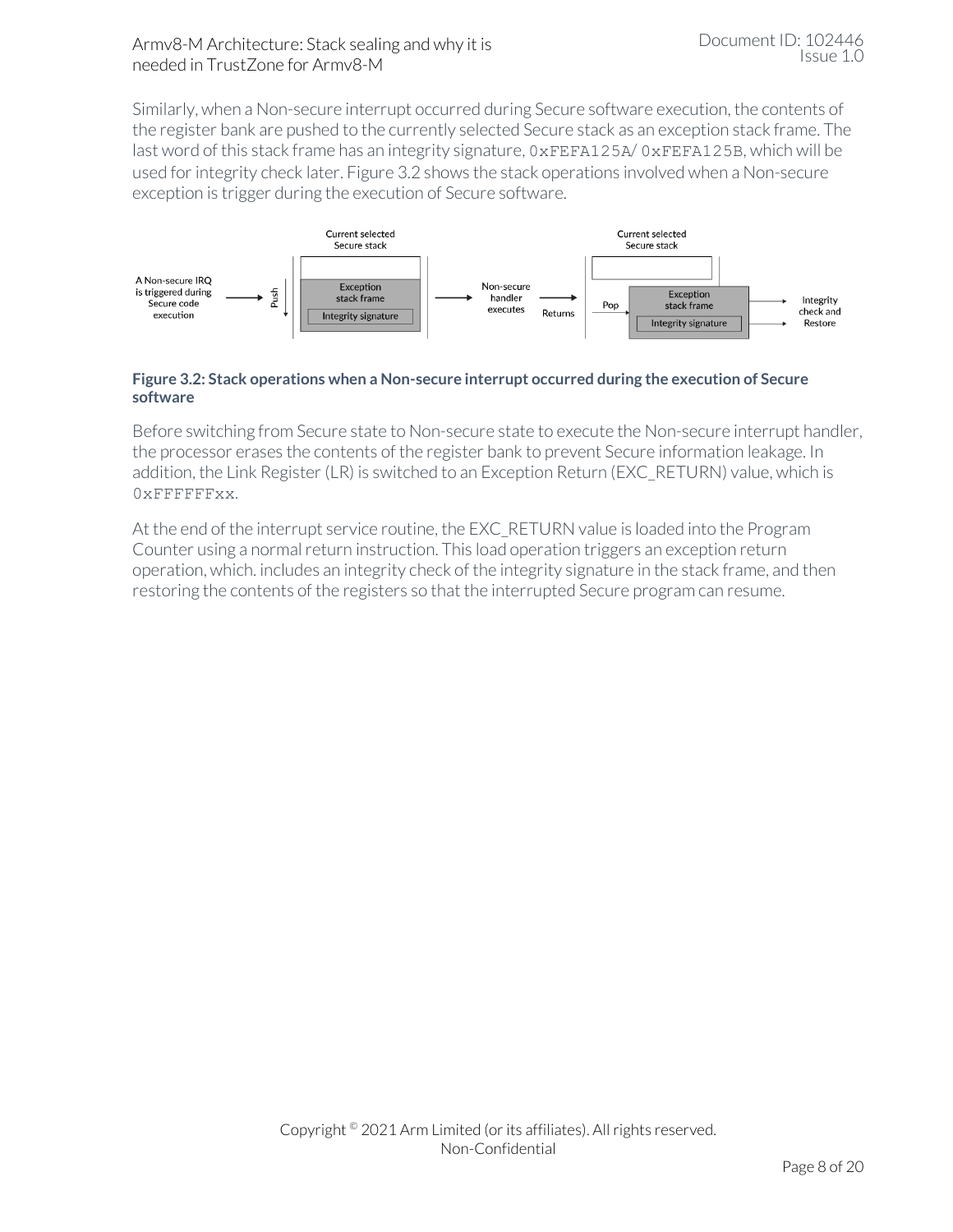## <span id="page-8-0"></span>**4 Illegal return operations**

### <span id="page-8-1"></span>**4.1 Simple examples**

Because the value in the Link Register can be modified by the Non-secure software during the execution of the Non-secure function or the Non-secure interrupt handler, the Non-secure software can trigger illegal return operations. Here are two examples:

- Example 1: The processor switched from Secure to Non-secure using a Non-secure function call, but the Non-secure software attempt to return to the Secure world using an Exception Return (instead of a Function Return).
- Example 2: The processor switched from Secure to Non-secure due to a Non-secure interrupt, but the Non-secure software attempt to return to the Secure world using a Function Return (instead of an Exception Return).



[Figure 4.1](#page-8-2) shows the sequences in examples 1 and 2.

#### <span id="page-8-2"></span>**Figure 4.1: Simple illegal return operations where EXC\_RETURN and FNC\_RETURN values are interchanged.**

In the first example, during the exception return operation the stacked return address in the function return stack frame is compared against the integrity signature value. This integrity check will fail and trigger an exception.

In the second example, the Secure software is interrupted by a Non-secure interrupt, and the Nonsecure interrupt service routine carries out a return using FNC\_RETURN. This activity will also trigger an exception because the value of the integrity signature is not an executable address. Based on the architecture definition, the address with the same value as FNC\_RETURN always has the eXecute Never(XN) attribute.

In both examples, a fault exception in the Secure world is triggered. This is a good outcome, because invalid returns can be detected, and the Secure software can do something about it.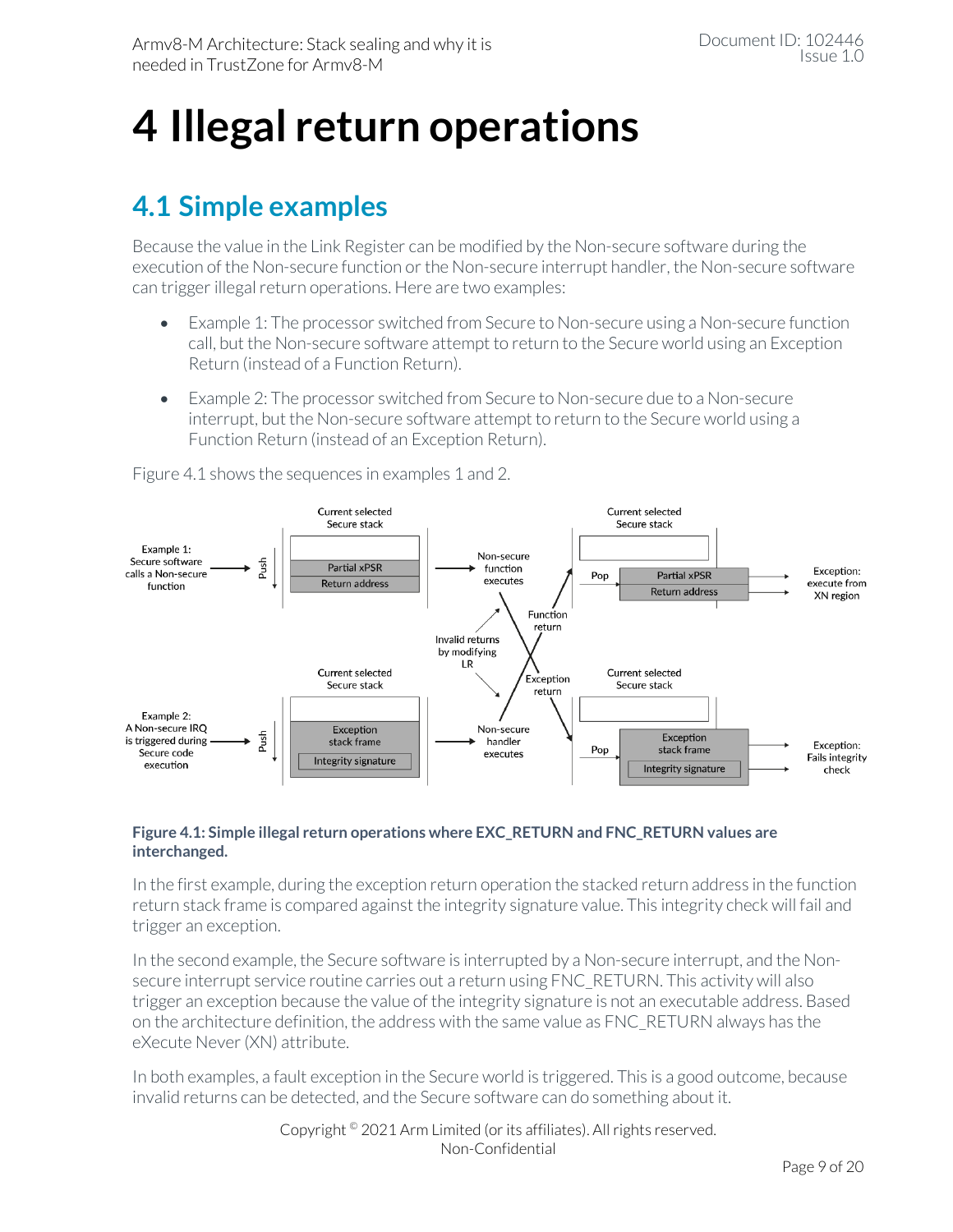### <span id="page-9-0"></span>**4.2 Complex examples**

The situation gets much more complex when we consider that there are two Secure stack pointers in an Armv8-M processor: The Secure Main stack pointer(MSP\_S), and the Secure Process stack pointer (PSP\_S). The selection of the stack pointer is based on two factors as follows [\(Figure 4.2\)](#page-9-1):

- 1. The current processor mode (either Thread or Handler) If the processor is in Secure Handler mode, MSP S is selected.
- 2. The current value of CONTROL S.SPSEL If the processor is in Thread mode and CONTROL\_S.SPSEL is 0, then MSP\_S is selected. If the processor is in Thread mode and CONTROL\_S.SPSEL is 1, then PSP\_S is selected.



#### <span id="page-9-1"></span>**Figure 4.2: Secure stack pointer selection.**

Although the value of CONTROL\_S.SPSEL is accessible only by Secure privileged software, the processor mode can be changed by the Non-secure software during the execution of the Non-secure function or Non-secure interrupt handler. Therefore, the Non-secure software can trigger a return to the Secure world using an incorrect Secure stack pointer. In addition, as explained in section [4.1,](#page-8-1) the EXC\_RETURN or FNC\_RETURN value in the LR can also be modified by the Non-secure software. As a result, it is possible for the Non-secure software to force the processor to return to Secure state via an invalid execution path which use an incorrect stack pointer.

When an incorrect stack pointer is used, the memory location that the stack pointer points to might contain unpredictable, unknown, or other data. For an invalid function return that uses the wrong stack pointer, the unpredictable/unknown/other data could be used as a return address. This type of illegal return might end up with an exception because:

- The value that is used as return address might represent an address that is either illegal, nonexecutable, or the address is not in Secure address range.
- The integrity check for partial PSR might fail.
- The content of the memory that the incorrect return address points to does not have valid program code, resulting in other fault exception events.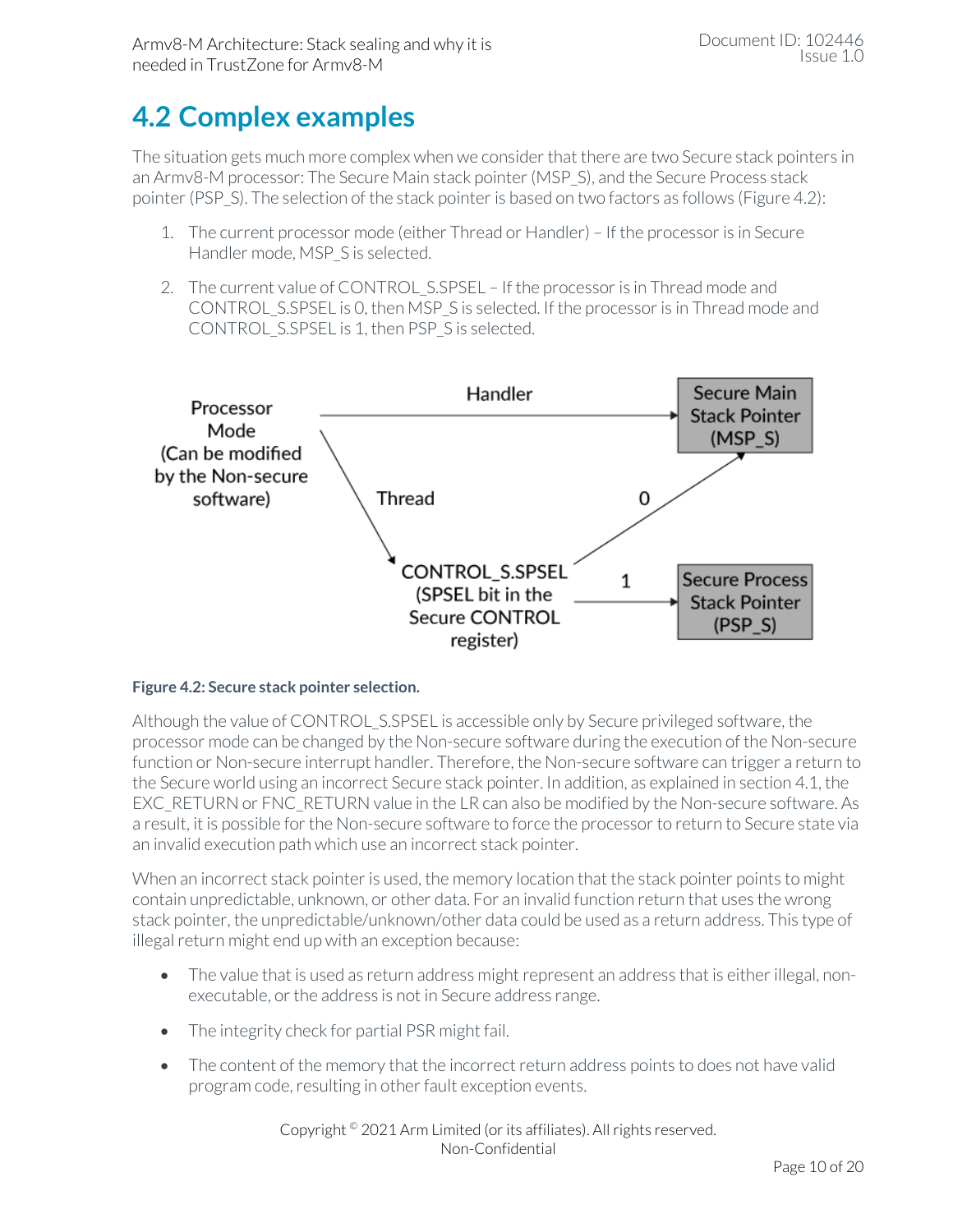However, there is still a chance that the invalid return is not detected immediately.

If an invalid exception return is carried out using an incorrect Secure stack pointer, the exception return operation is likely to trigger a fault exception. This is because the memory that the stack pointer points to is unlikely to have an integrity signature. But there is still a small chance that a data value matching an integrity signature is present in the memory. This means that a fault exception is not triggered immediately.

### <span id="page-10-0"></span>**4.3 How stack sealing can help**

To ensure that the illegal returns mentioned in section [4.2](#page-9-0) trigger fault exception immediately, the alternate Secure stack (the Secure stack that is not selected when switching from Secure state to Non-secure state) should be sealed using stack sealing data. In the case of an illegal function return using an incorrect stack pointer, the stack sealing value is used as return address. This value points to a non-executable address location and triggers a fault exception immediately. The sequence is illustrated i[n Figure 4.3.](#page-10-2)



#### <span id="page-10-2"></span>**Figure 4.3:Illegal function return always trigger faults.**

In the case of an invalid exception return using an incorrect stack pointer, the stack sealing value is compared against the integrity signature. This comparison will always mismatch and trigger a fault exception. The sequence is illustrated i[n Figure 4.4.](#page-10-3)



<span id="page-10-3"></span><span id="page-10-1"></span>

### **4.4 Stack sealing value**

The recommended value for a stack sealing operation is specified in the Armv8-M Architecture Reference Manual as 0xFEF5EDA5. This value is an eXecute Never (XN) address, and also does not match the integrity signature.

To seal a stack, we need to push two words into the stack. Although we only need one word to detect an invalid return, we must push two words to keep the stack doubleword-aligned. Double word stack alignment is a requirement of the Procedure Call Standard for the Arm Architecture (AAPCS).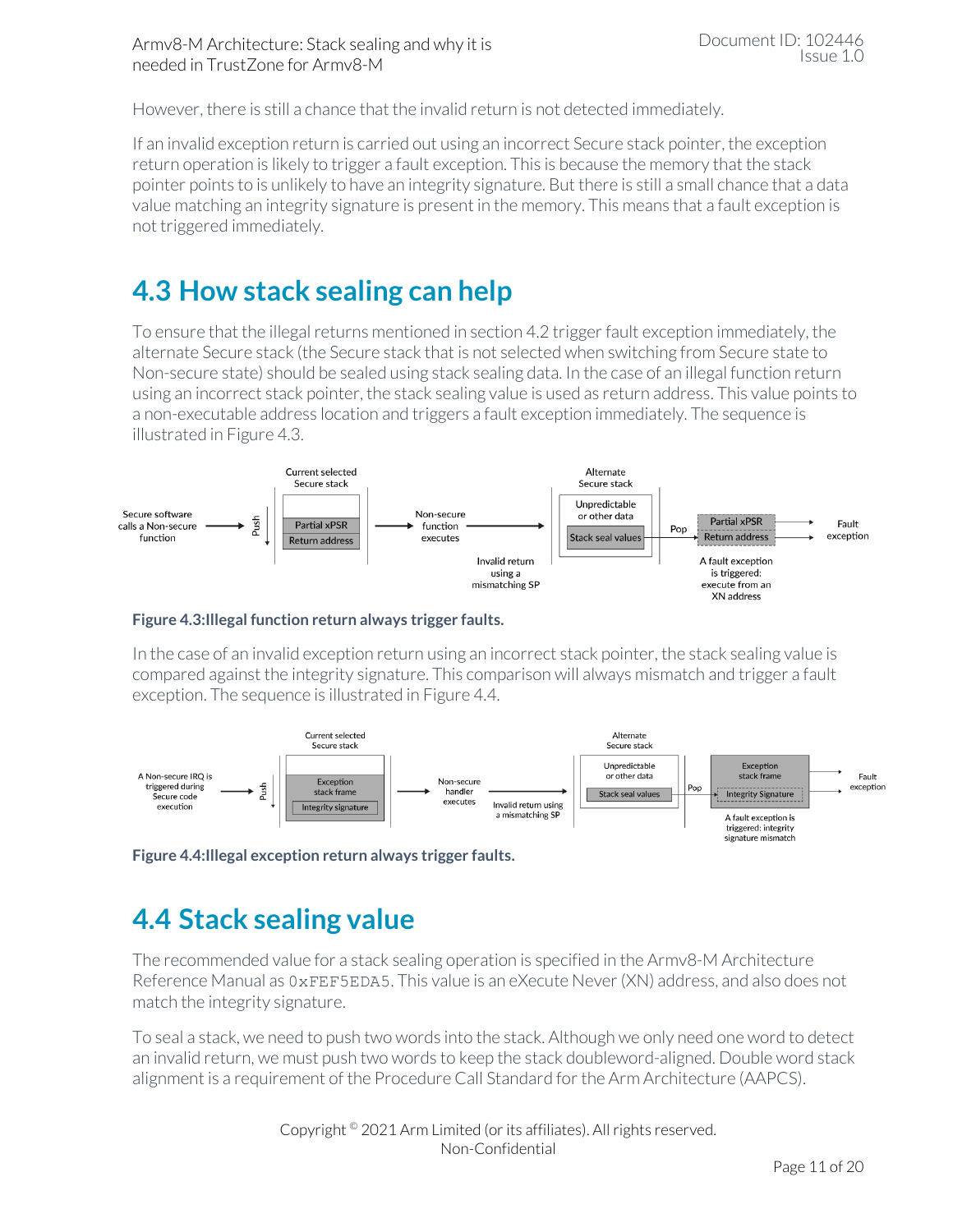The stack sealing operation is shown in [Figure 4.5.](#page-11-0)



#### <span id="page-11-0"></span>**Figure 4.5:Sealing a stack**

The Secure stack that is not currently selected must be sealed so that a return using the wrong stack must trigger a fault exception. For example:

- When Secure privileged software creates a new Process Stack for a new Secure thread.
- We also must seal the stacks when deprivileging a Secure interrupt handler. This process usually involves creating a new Process Stack for the unprivileged handler code, which must be sealed. In addition, when switching from the Secure privileged state to Secure unprivileged state, the common practice is to trigger Secure SVC exception, which then create a fake exception return stack in the Secure process stack so that the processor can return from an SVC handler to thread.

When dealing with this process, the top of the fake stack frame for the return process should contain the stack seal value. In addition, the Secure main stack, which contains an exception stack frame generated from the SVC exception entry, must also be sealed before the exception return is carried out. This is because this stack frame does not have an integrity signature.

- The Secure stack or stacks must also be sealed before the initial switch to the Non-secure world. Note:
	- o If a BLXNS instruction is used for the switching, then the current stack does not need sealing because the stack would have a function return stack.
	- o If the SPSEL bit in the Secure CONTROL register is being kept as 0, then the Secure Process Stack do not need to be seal as it will never be used.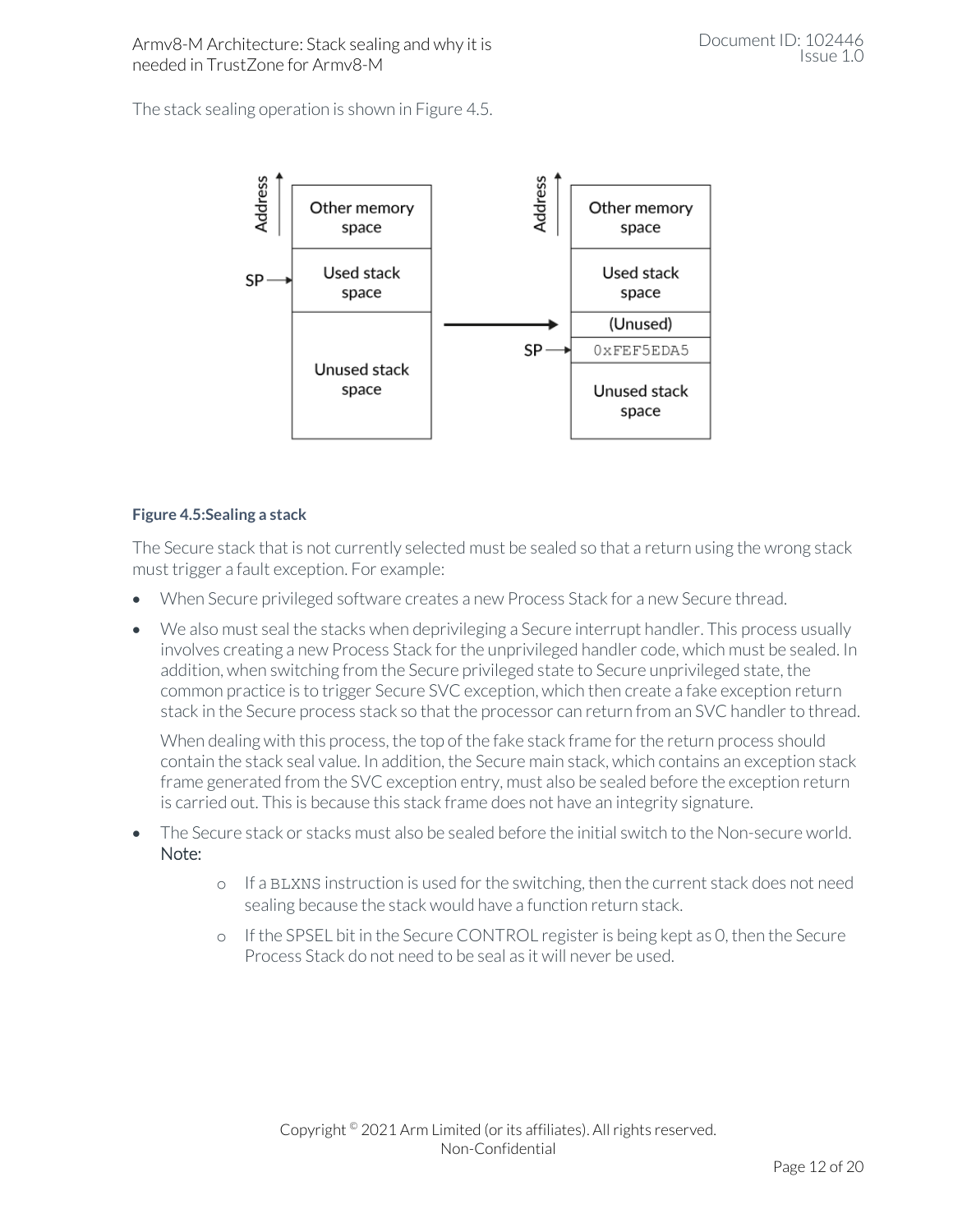# <span id="page-12-0"></span>**5 Examples**

In this section of the paper, we provide a few examples of attacks and how stack sealing detects the attack is explained.

### <span id="page-12-1"></span>**5.1 Example 1 – Underflow attack to the Secure Main Stack**

Calls a Non-secure API Non-secure thread Secure thread  $\mathbf 1$  $\overline{2}$ Unprivileged, use Enters handler PSP<sub>S</sub> mode Secure handler Non-secure handler  $\overline{4}$ 3 Fake FNC RETURN Privileged, use MSP\_S

You can see the first example in [Figure 5.1:](#page-12-2)

#### <span id="page-12-2"></span>**Figure 5.1: Attack example 1: Non-secure software uses a fake function return to attack the Secure main stack**

Here are the steps that occur this attack example:

- 1. The Secure unprivileged software that runs on the processor calls a Non-secure API.
- 2. Non-secure code triggers a Non-secure exception
- 3. The Non-secure handler uses a fake FNC\_RETURN to return to the Secure world.
- 4. Secure software executes code from an unintended address location.

Because the processor is now in handler mode, the Secure Main stack pointeris used for the function return, which might be empty or contain other data.

If the Secure Main Stack is sealed, the stack sealing value is interpreted as a return address. This interpretation triggers a fault exception because it attempts to execute from a non-executable region.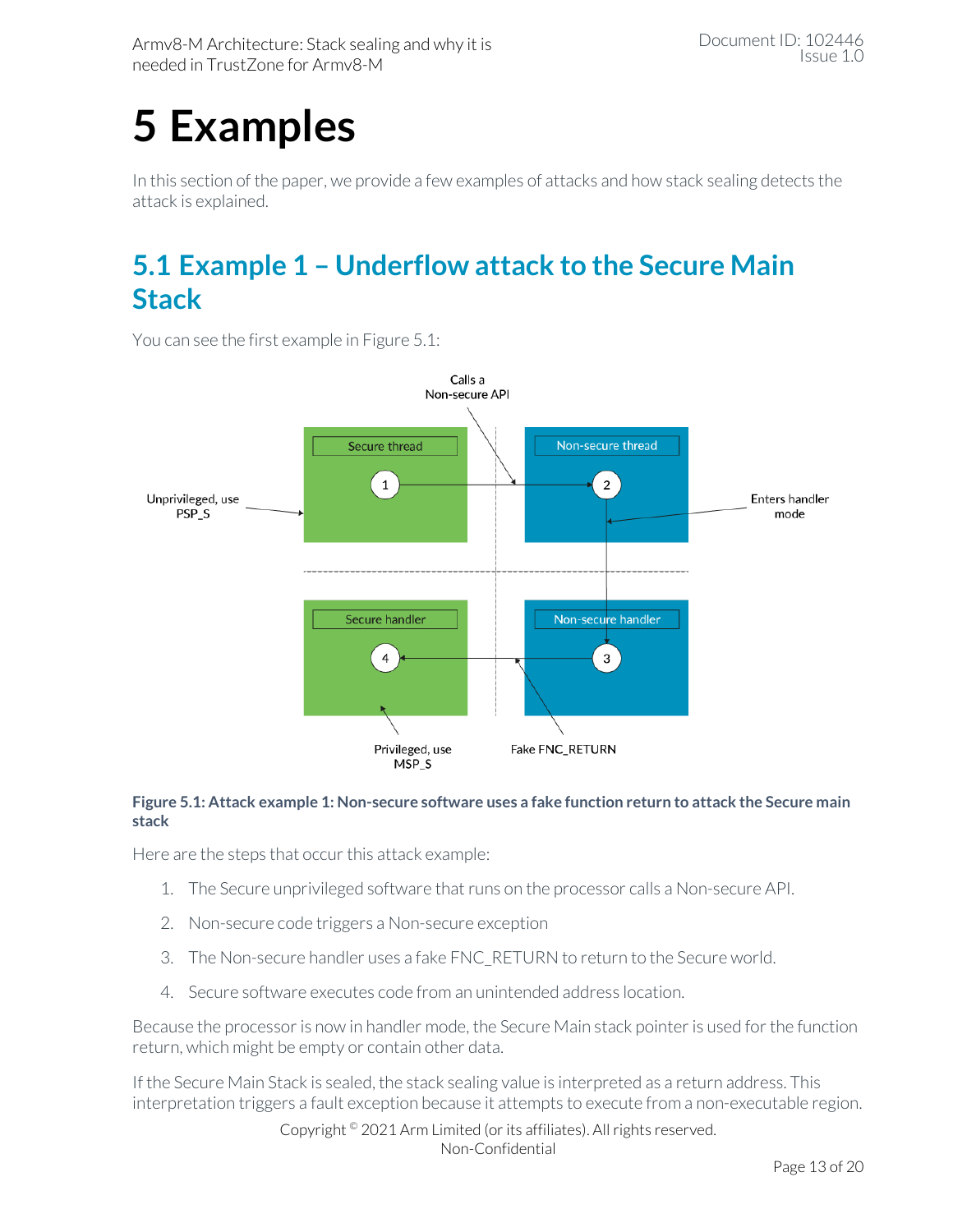### <span id="page-13-0"></span>**5.2 Example 2 – Underflow attack to the Secure process stack**

In the second example, which you can see in [Figure 5.2,](#page-13-1) the program flow goes the other way round:



#### <span id="page-13-1"></span>**Figure 5.2: Attack example 2: Non-secure software uses a fake function return to attack the Secure process stack**

Here are the steps for this attack example:

- 1. The Secure handler code, which uses the Secure Main Stack, switches to Non-secure handler mode because the code called a Non-secure function, or because the code is interrupted by a Non-secure exception.
- 2. Within the Non-secure code, a fake exception return is used to switch the processor into Non-secure thread mode.
- 3. A fake function return is used to switch to the Secure world.
- 4. Secure software executes code from an unintended address location.

If the SPSEL bit in the Secure CONTROL register is 1 (that is, CONTROL\_S.SPSEL), the Secure Process Stack is used for the return operation. If the Secure process stack was empty, the memory contents at memory[PSP\_S] and memory[PSP\_S+4] could be UNPREDICTABLE, or contain data from other part of Secure software.

At step 4, the processor treats memory[PSP\_S] like the return address, and memory[PSP\_S+4] like the stacked partial PSR. If the lowest 9 bits of the value in memory[PSP\_S+4] are zero, the integrity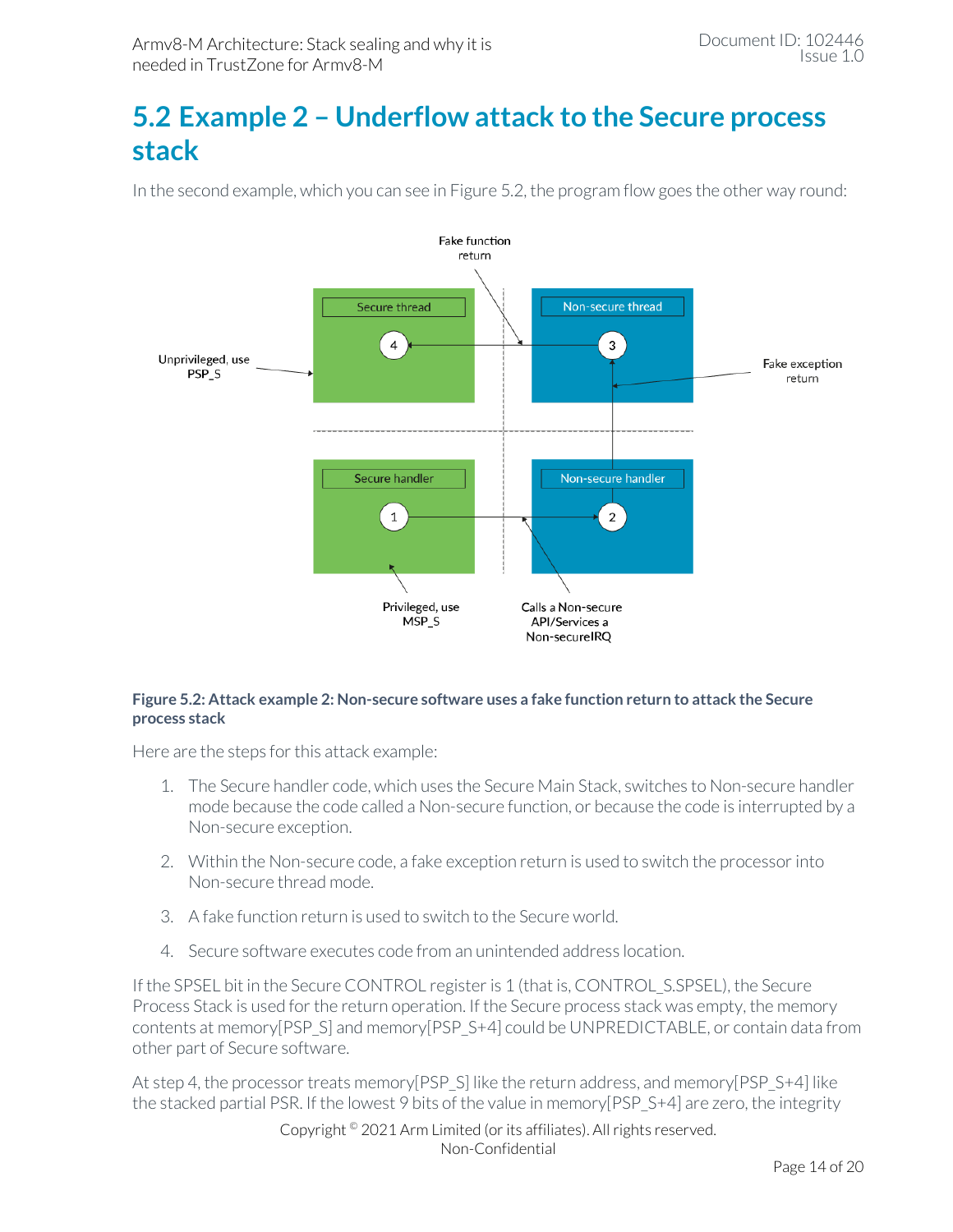check for IPSR passes. If the value in memory[PSP\_S] points to a valid Secure address, the processor could jump into that address.

If the Process Stack is sealed, then the stack seal value is used as a return address and triggers a fault exception because it points to a non-executable address. To eliminate timing window where it is possible to launch this attack, the Process Stack should be sealed before the PSP\_S is set to its address and CONTROL\_S.SPSEL is set to 1.

### <span id="page-14-0"></span>**5.3 Example 3 – Deprivileging a Secure interrupt handler**

The third attack example, which is shown i[n Figure 5.3,](#page-15-0) has the following sequent of events:

- 1. A low priority Secure exception is triggered. It does not matter whether the processor is in Secure or Non-secure world in this step.
- 2. The processor starts the execution of the Secure exception handler.
- 3. This Secure interrupt handler is deprivileged so that some parts of the handler can be executed in an unprivileged level. To execute a part of the interrupt service in an unprivileged level, the Secure interrupt handler in step 2 triggers an SVC handler (step 3), which creates a fake exception stack frame, which is then used for an exception return that switch the processor into Secure unprivileged thread in step 4.
- 4. The processor executes a part of the Secure handler in Secure thread mode.
- 5. The unprivileged Secure handler calls a Non-secure function, which is then interrupted by a high priority Non-secure exception, or
- 6. The Secure unprivileged handler is interrupted by a high priority Non-secure exception. With either path, the processor reached Non-secure Handler mode. This Non-secure handler uses a fake exception return to switch the processor to Secure state. Because the processor is in the handler mode, the return to Secure world used the Secure MSP.
- 7. Secure software executes code from an unintended address location.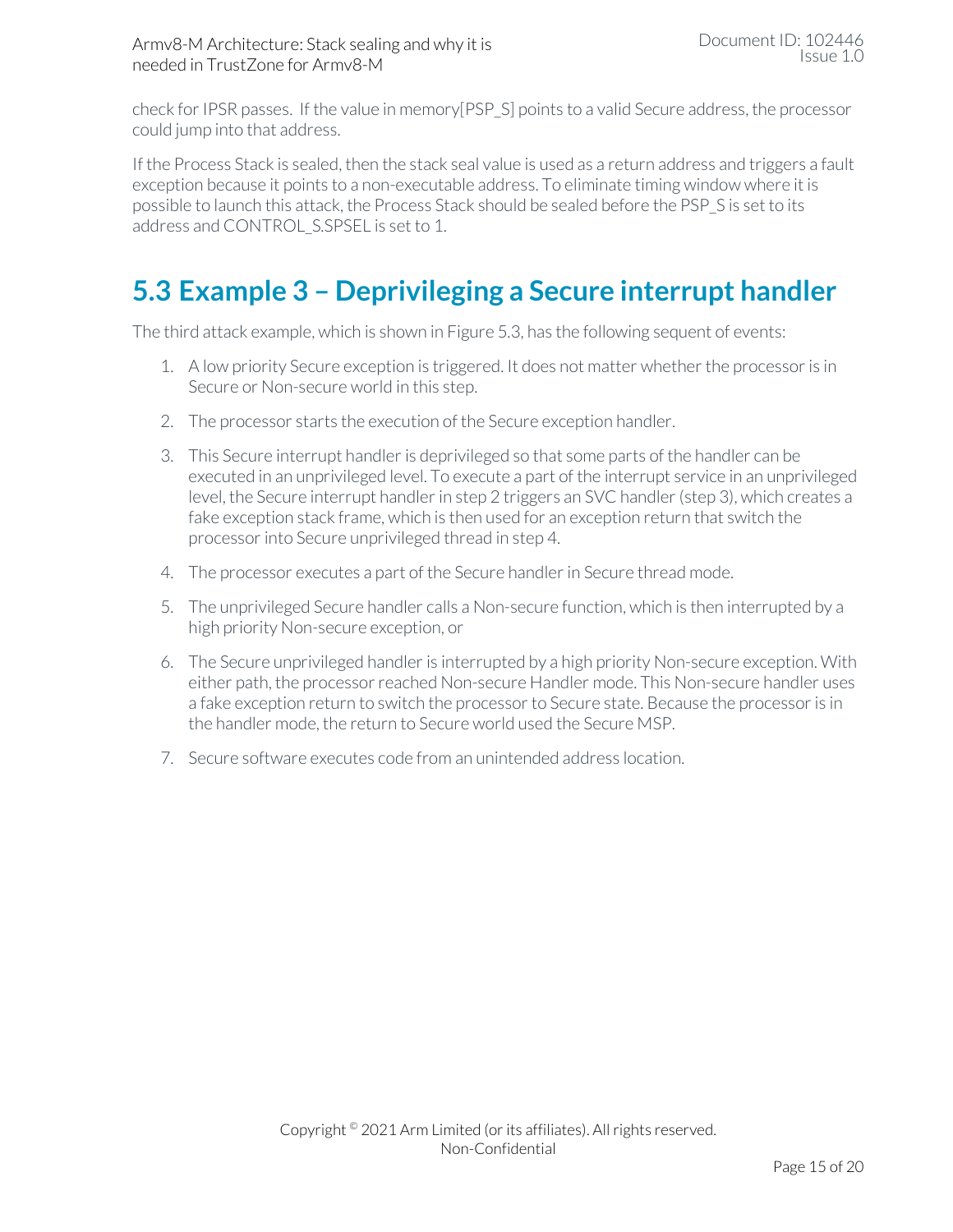<span id="page-15-0"></span>

#### **Figure 5.3: Attack example 3: Attack to the Secure Main Stack following a handler deprivileging operation**

To ensure that the attack showing i[n Figure 5.3](#page-15-0) is detected, the Secure main stack need to be sealed before the exception return in the Secure SVC handler. By doing so, the attack showing i[n Figure 5.3](#page-15-0) triggers a fault exception. This is because the value of the stack seal value points to a non-executable address.

When Secure handler deprivileged itself to execute a part of the handler with unprivileged state, there is an additional attack possibility: After the exception return from Secure SVC to Secure thread in Step 4, the Secure process stack for the unprivileged handler code could be empty. If a high priority Non-secure exception take place, and the Non-secure exception handler uses a fake FNC\_RETURN to return to the Secure world, an underflow could take place on the Secure main stack.

To minimize the security risk, the fake exception stack frame created for switching from step 3 to step 4 needs to contain the stack sealing value at the top of the fake stack frame [\(Figure 5.4\)](#page-16-1). Because CONTROL\_S.SPSEL is zero during the SVC handler execution, the bottom of the fake stack frame is not required to be sealed.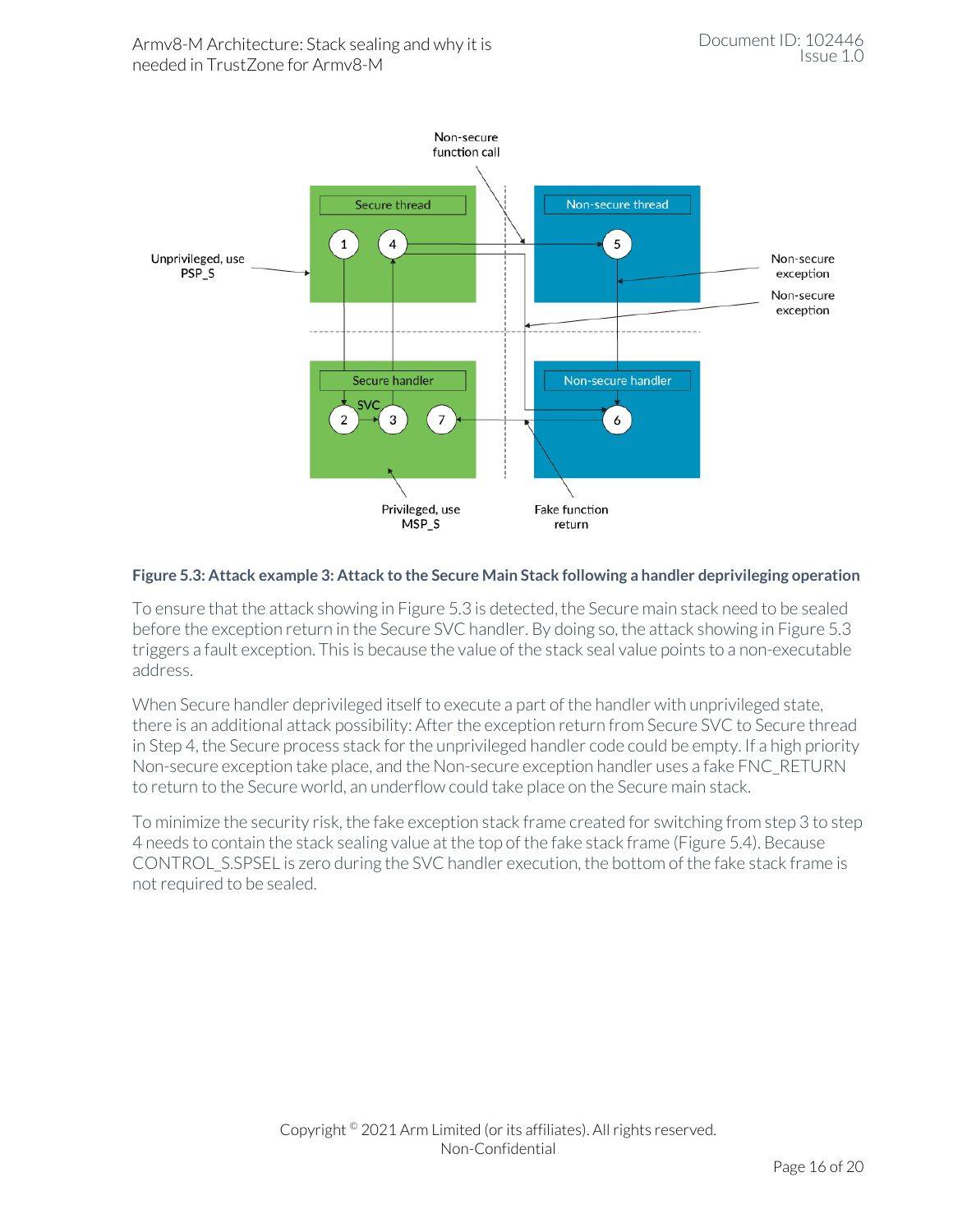

<span id="page-16-1"></span>**Figure 5.4: Recommended use of the stack sealing value on top of the fake stack frame for the Secure SVC handler to return to Secure thread.**

### <span id="page-16-0"></span>**5.4 Example 4 – Corrupting EXC\_RETURN in a Non-secure handler**

In addition to stack sealing, other mechanisms help to detect illegal returns, including:

- The integrity signature in the stack frame
- The integrity check in the interrupt Program Status Register

[Figure 5.5](#page-17-0) shows an example where an illegal return is detected due to these mechanisms. The event

- 1. During the execution of a Secure software, a Secure interrupt takes place.
- 2. Secure handler starts, with an exception stack frame in the Secure process stack.
- 3. During the execution of the Secure handler (2), either a higher priority Non-secure exception (for example, an interrupt) takes place and entered the Non-secure interrupt handler, or the Secure handler calls a Non-secure function.
- 4. The Non-secure handler attempts to return to the Secure thread mode instead of Secure handler by corrupting the EXC\_RETURN value in the Link Register (LR).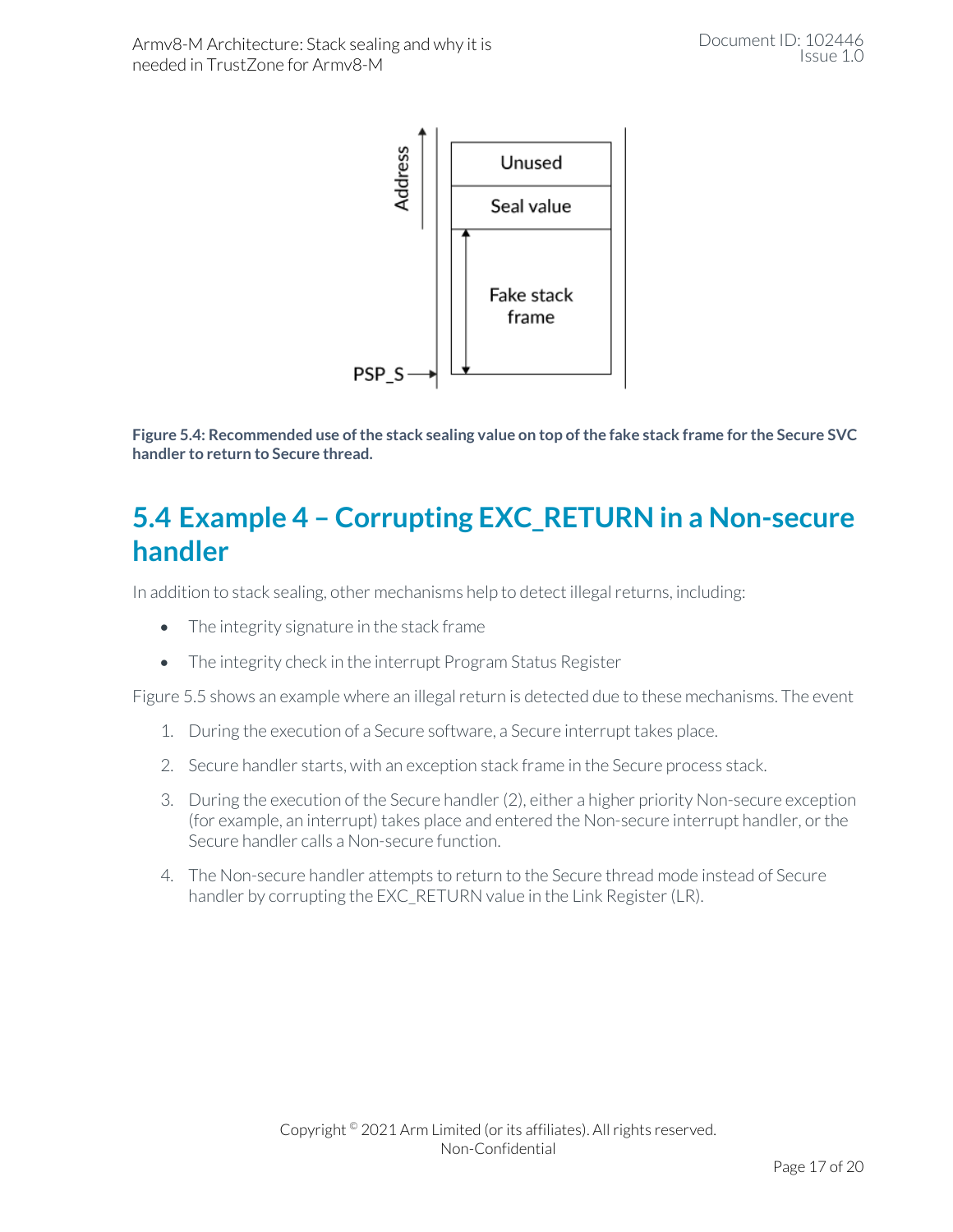

#### <span id="page-17-0"></span>**Figure 5.5: Attack example 4: Attack to the Secure main stack by attempting to return to incorrect processor mode**

This attack scenario always triggers fault exception even without stack sealing operation. The explanation is as follows:

- When the processor switches from Step 1 to Step 2, the SPSEL bit in the Secure CONTROL register is cleared to zero so that the Secure main stack is used. The exception stack frame being pushed to the Secure process stack does not have the integrity signature and is not sealed.
- When the processor switches from Step 2 to Step 3:
	- o If the transition is a Non-secure function call, then a function return stack frame is pushed to the Secure main stack.
	- o If the transition is a Non-secure transition, then an exception stack frame is pushed to the Secure main stack, which has an integrity signature.
- After reaching the Non-secure code, a Non-secure software can trigger an invalid exception return. When the processor switches from Step 3 to Step 4, the Secure main stack is used because the CONTROL\_S.SPSEL bit is 0.
	- o If the transition from Step 2 to Step 3 was a Non-secure function call, a fault is raised. This is because the return address in the function return stack frame will not match the integrity signature expected.
	- o If the transition from Step 2 to Step 3 was a Non-secure exception, although the stack frame has an integrity signature, the exception return fails an integrity check for IPSR. This is because the EXC\_RETURN value indicates return-to-thread, but the restored IPSR value from the stack frame is not 0. The processor is running an exception handler when it was interrupted.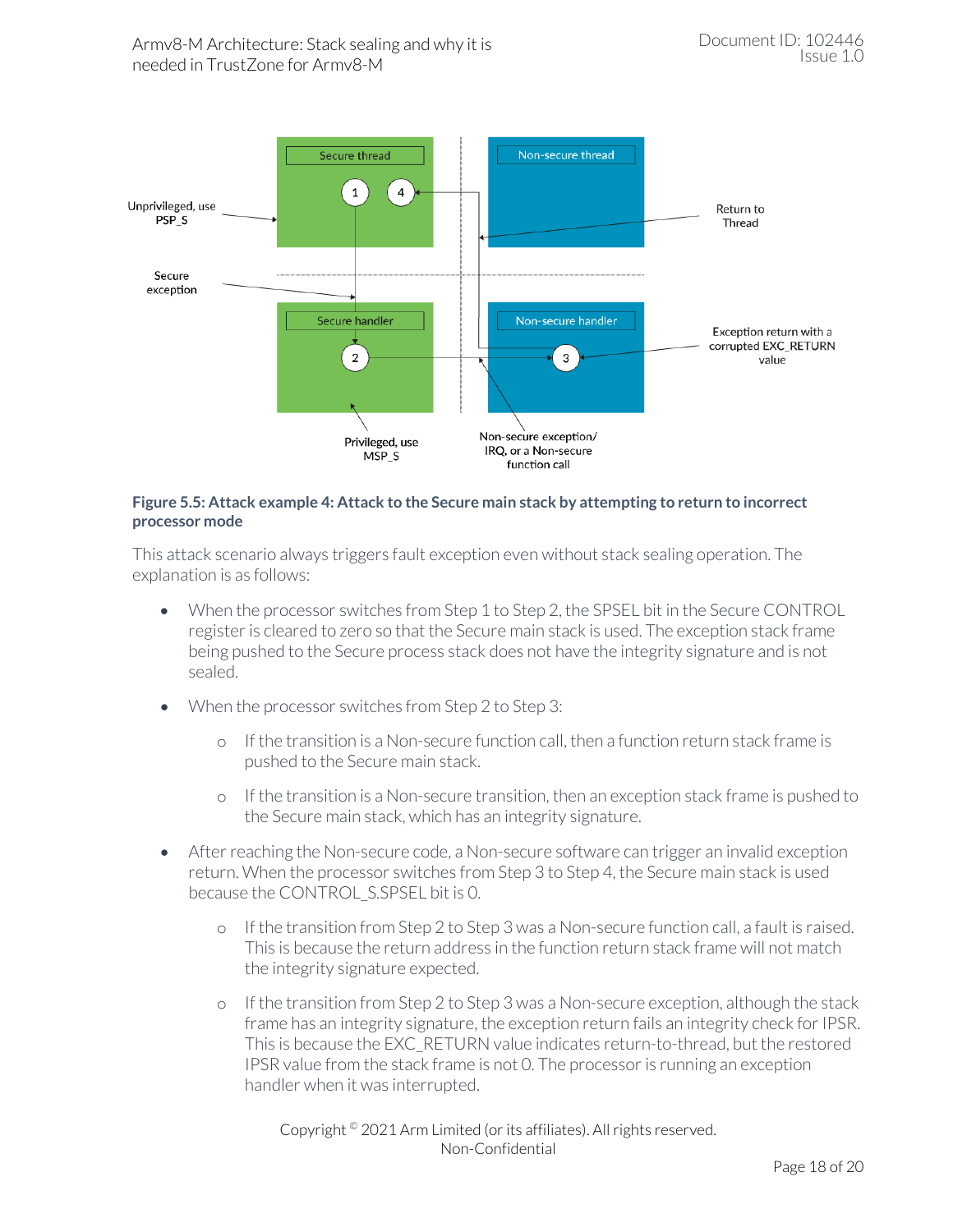Armv8-M Architecture: Stack sealing and why it is needed in TrustZone for Armv8-M

• If the Secure software uses the Secure Memory Protection Unit (MPU) for stack protection, the illegal return operation also triggers a Secure MemManagment fault exception. This is because the processor is returning to Secure unprivileged thread. However, the stack memory used for the unstacking is the main stack, which is marked as only accessible to privileged code.